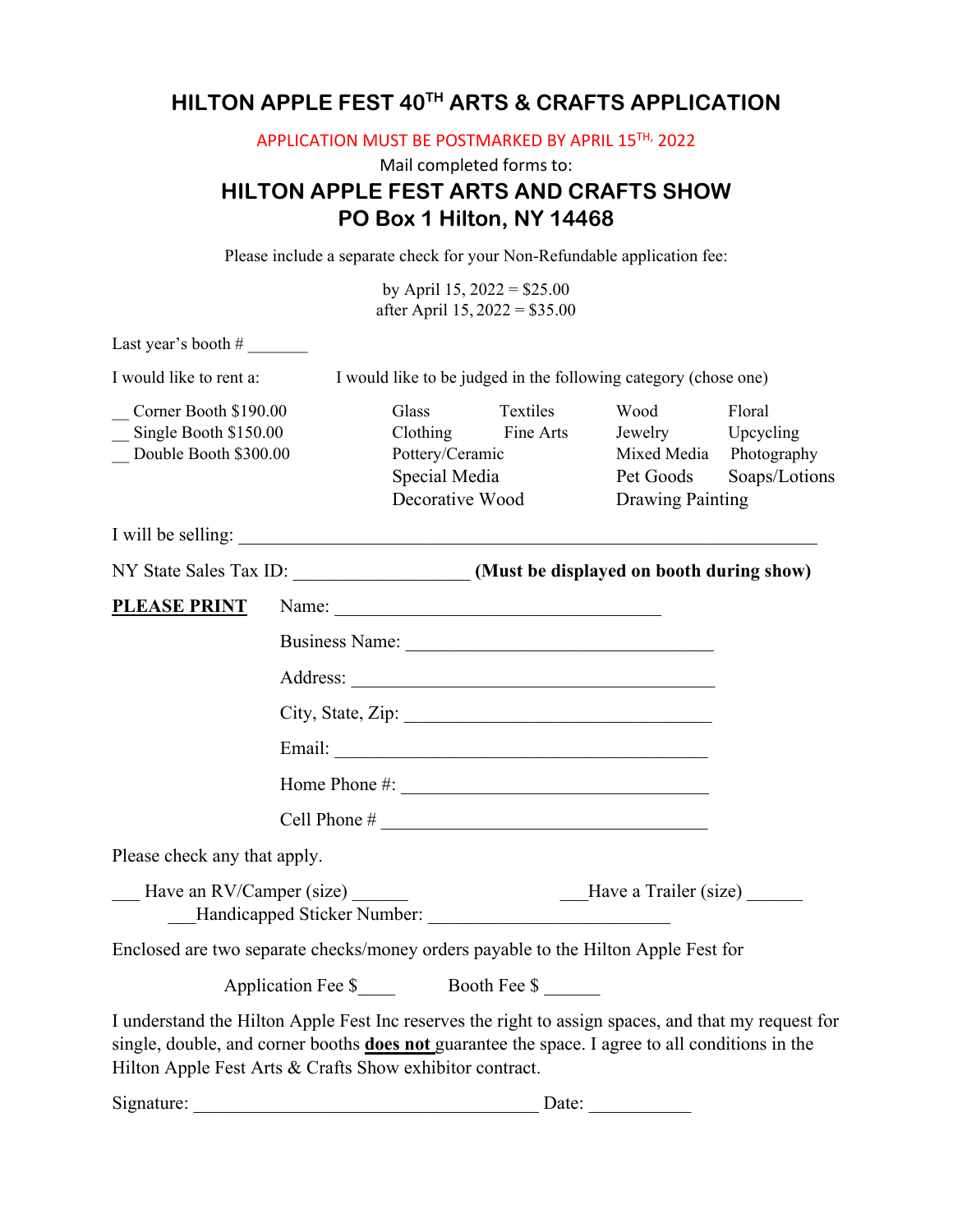### 40th ANNUAL HILTON APPLE FEST ARTS AND CRAFTS SHOW

The Hilton Apple Fest Committee cordially invites you to apply for our 40<sup>th</sup> Apple Fest. This years' festival will be held on Saturday, October 1st and Sunday, October 2nd, 2022. Along with our arts and crafts show, we are planning a fun filled weekend with entertainment, children's activities, food and music.

#### **JURIED ACCEPTANCE**

As in previous years, our arts and crafts show will be juried. Photographs must be representative of the work you will exhibit. It is important to send photographs that are of sufficient quality to judge your work, since the jurors will base their acceptance decisions solely on them. All applicants are required to submit at least seven (7) color photographs of the following: (1) of your booth with product in it, (1) of your work area, (1) of you working in that area with product you are bringing, and at least (4) close-ups of your work, as all will be used by the jurors. **Photos must be labeled with your name on back. Please do not send a USB or a CD – only printed photos.** Acceptance notifications will be mailed by the 4<sup>th</sup> week of May.

#### **2022 SHOW AWARDS**

Judges will visit each exhibit on Saturday, October 1<sup>st</sup>, beginning at 9:00AM. \*Booths without their provided Booth Number Sign clearly displayed by 9am Saturday will not be considered by the judges. Ribbons will be presented in the following categories: **Clothing, Decorative Wood, Drawing/Painting, Soaps/Lotions, Pet Goods, Glass, Jewelry, Mixed Media, Photography, Pottery/Ceramics, Special Media, Textiles, Wood, Upcycling, Floral, Fine Arts, and Best of Show at 4pm at the Main Stage**. The winner of each category will not have to be juried to be accepted in the year 2023; however, **they pay for the booth and the APPLICATION Fee**. The Best of Show will receive a **free single booth but pay the APPLICATION Fee** for the following year.

### **CRAFT RAFFLE**

We encourage crafters to participate in our Craft Raffle by donating a homemade item from their booth. Proceeds from the raffle will be donated to a local non-profit organization. Thanks to the generosity of the 2019 crafters \$1,631 was donated to the Hilton Parma Community Council of Churches.

#### **THE PURPOSE OF HILTON APPLE FEST**

To promote local apples, apple growers and Hilton residents. To give local Non-Profit groups the opportunity to raise money. To offer family entertainment and a forum for art and craft persons.

## **ANY QUESTIONS??? E-Mail: [info@hiltonapplefest.org](mailto:info@hiltonapplefest.org)**

Or write to Hilton Apple Fest Arts and Crafts Committee at P.O. Box 1, Hilton, NY 14468 or call (585) 392-7773 and leave a message for the Arts & Crafts chairperson.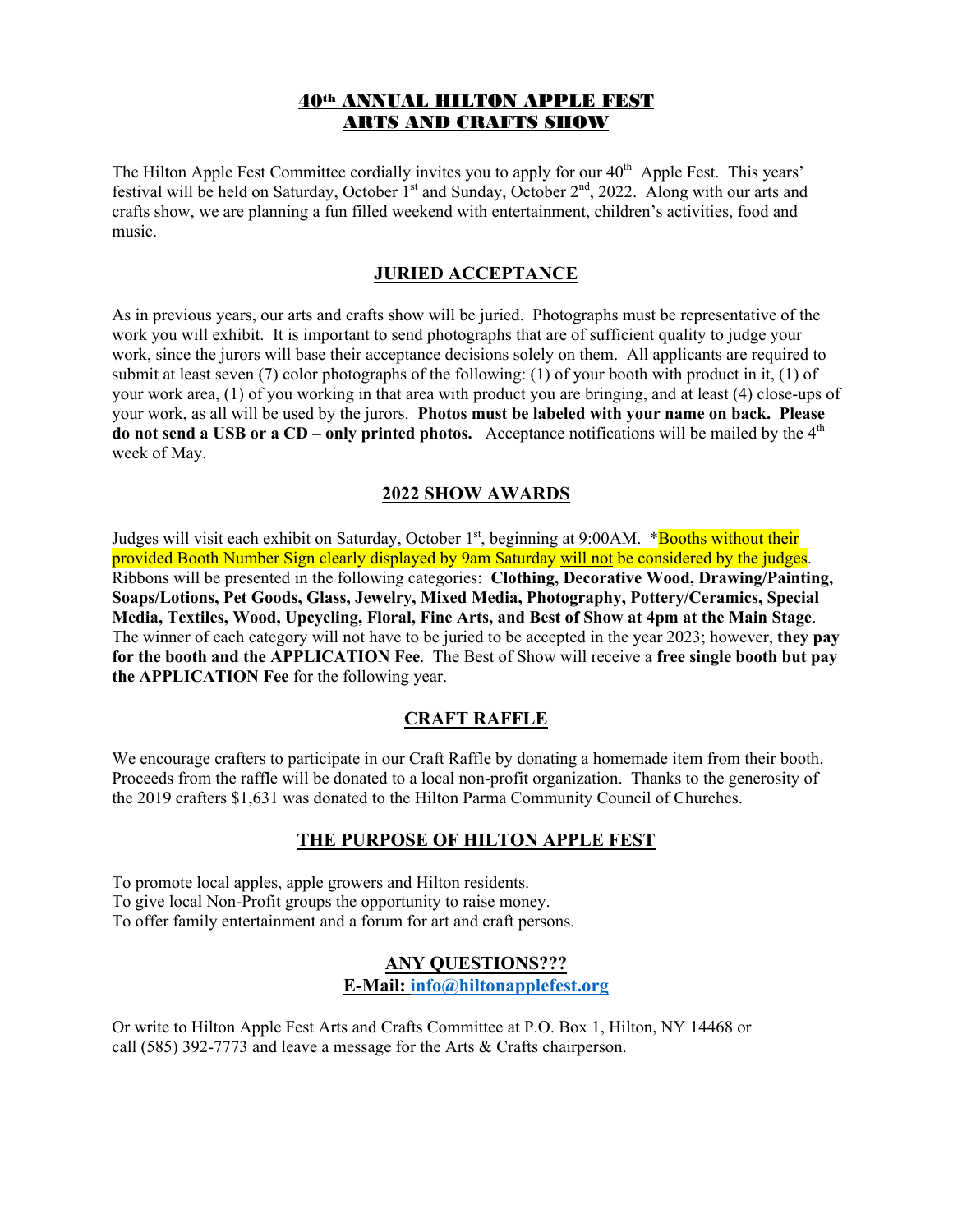## **EXHIBITOR CONTRACT**

- 1. **All items must be handcrafted by booth applicant(s) or members of their family.**  Additionally, exhibitors must offer the arts/crafts represented in their acceptance photos. **Imports, ping pong guns, pop guns, toy guns, marshmallow guns, antiques, or wholesale (Buy and Sell) items will not be allowed.** The Hilton Apple Festival, Inc. reserves the right to request the removal of any exhibit or part thereof. Participation in future shows will be jeopardized if these items are brought to the show.
- 2. Single, double and corner booths will be assigned at the discretion of the Hilton Apple Festival, Inc. A request **does not** guarantee the space.
- 3. **NO vehicles will be allowed on the festival grounds.** Crafters are responsible for providing all necessary equipment (dollies, carts, wagons) and manpower to move your gear from your vehicle to and from your booth space. The vehicles must be emptied and promptly removed from unloading/loading area to the assigned parking area prior to commencing with set up of your display. All crafter vehicles must be **off the grounds by 8:30 AM both days**. Failure to comply may result in the removal of the exhibit. Always leave your parking pass on your dashboard.
- 4. Exhibitors must supply their own tents & tables.
- 5. **There is no smoking inside your tent at any time.**
- 6. Exhibit spaces are **10x10** for each single and corner booth and **10x20** for a double booth. **No more than 2 exhibitors may share any booth space**. Exhibitors must confine their displays and materials to their assigned and allotted space(s). **Displays may not extend past the white striped booth numbered area.**
- 7. **SHOW HOURS** are Saturday, October 1st, 2022, **10:00 AM – 5:00 PM** & Sunday, October 2nd, 2022, **10:00 AM – 4:30 PM**. ALL EXHIBIT SET-UP MUST BE COMPLETED BY 9:00 AM, (unload & parked by 8:30) SATURDAY, OCTOBER  $1^{st}$ . SET UP BEGINS ON FRIDAY, September 30<sup>th</sup>, AT 8:00 AM. ALL DISPLAYS MUST BE REMOVED BY 9:00 PM ON SUNDAY, OCTOBER 2nd.
- 8. Exhibits must be **open and staffed** during **ALL** scheduled festival hours. Failure to do so will jeopardize acceptance into future shows.
- 9. Landscape booth number sign (supplied by the Hilton Apple Fest) **must be always visible** on your booth. \*Booths without their provided Booth Number Sign clearly displayed by 9am Saturday **will not** be considered by judges for prizes.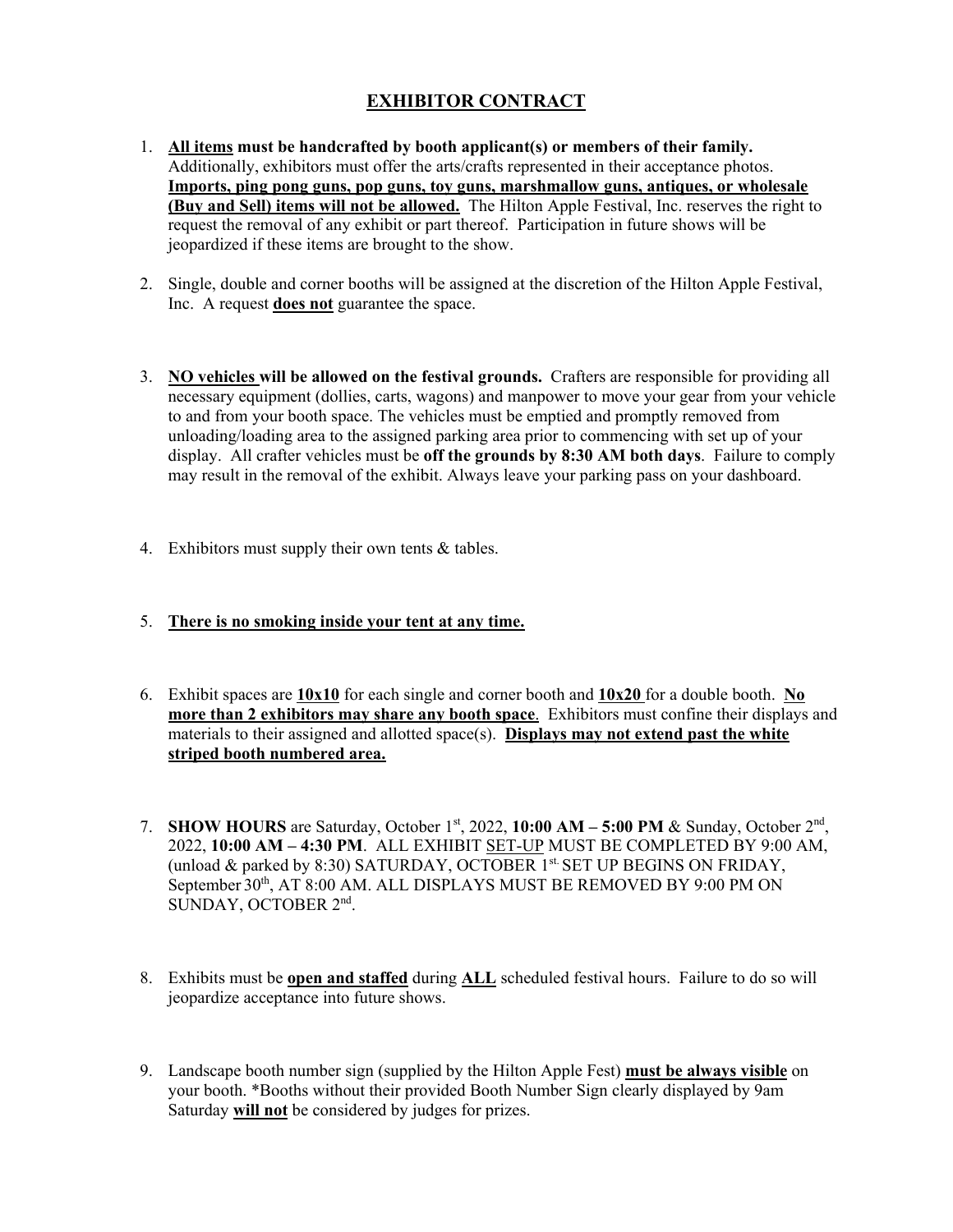- 10. All exhibitors are responsible for collecting and reporting New York State Sales Tax. A copy of your "New York State Certificate of Authority" **must be displayed in your booth**. You **WILL NOT** be allowed to participate in the show without this certificate. If you do not have one, you can obtain information by calling within New York State 1-800-698-2909 or at [www.nystax.gov.](about:blank)
- 11. Incomplete applications will not be given consideration. Refer to the checklist.
- 12. The booth fee and the non-refundable **application fee** of \$25.00 must be submitted with your application and be postmarked by April 15<sup>th</sup>, 2022. THE APPLICATION FEE FOR LATE APPLICATIONS (postmarked after April  $15<sup>th</sup>$ , 2022) is \$35. Winners from the 2019 show still need to mail checks for both the booth fee and application fee. Best of Show winner of 2019 needs to mail in any additional money if they want a corner or double booth and the nonrefundable application fee.
- 13. Checks that are returned for insufficient funds will result in booth cancellation.
- 14. Postage due applications will not be accepted.
- 15. Any application without photos will not be given consideration.
- 16. No commission is taken by Hilton Apple Festival, Inc. promoters.
- 17. There are no rain dates. Use of the building **will not** be permitted in case of rain.
- 18. You may not sell your space or trade it, in part or whole, to another exhibitor.
- 19. No booth fee refunds will be given after your application has been accepted by the committee.
- 20. No electricity is available to exhibitors and **no generators** are permitted.